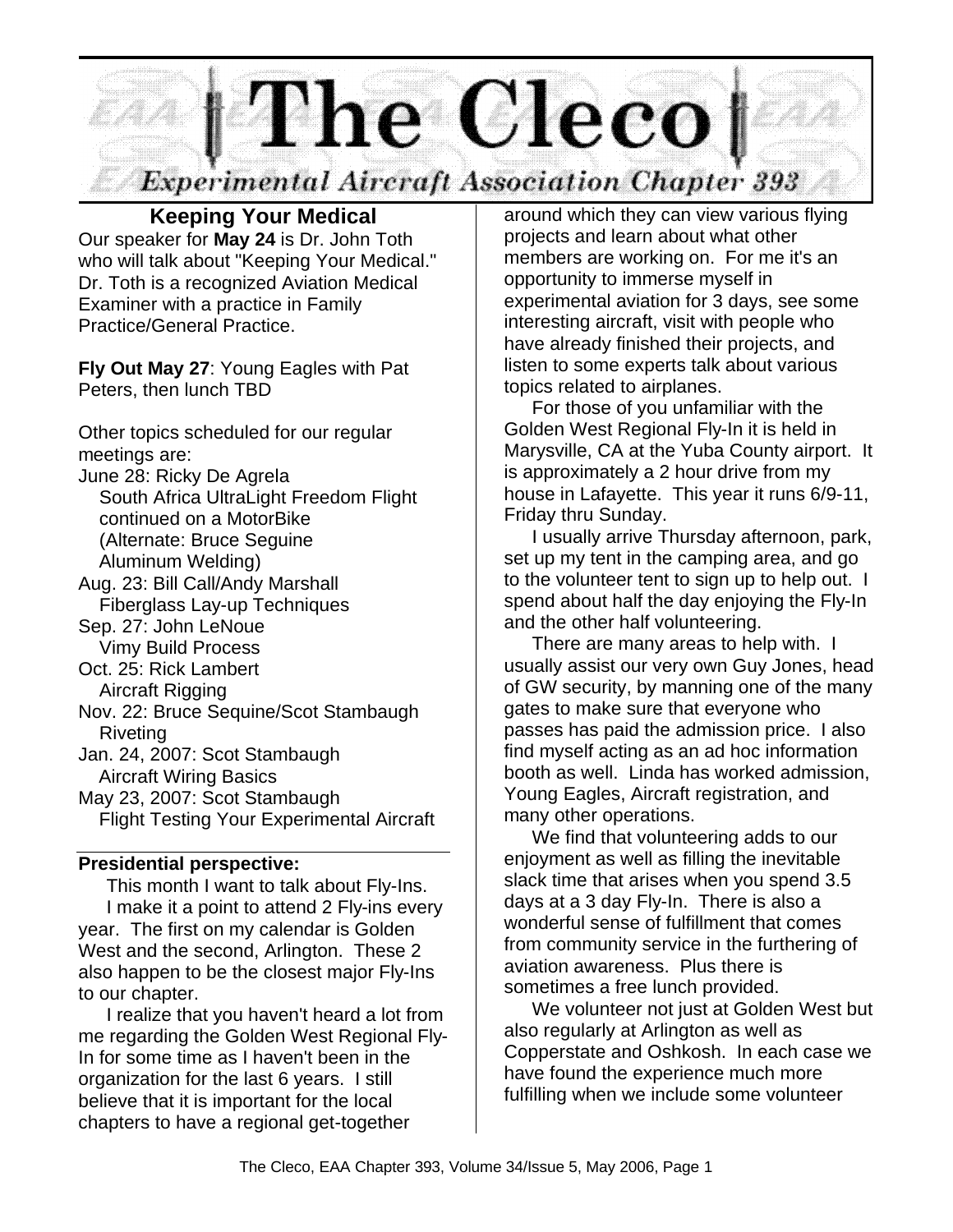activities. As you may have guessed, I *highly* recommend it!

Some of the relevant details of the Golden West Fly-In are as follows:

| <b>Hours</b>                     | $8 - 5$    |
|----------------------------------|------------|
| Admission: adult                 | $$15$ /day |
| adults w/EAA membership \$10/day |            |
| child                            | \$5/day    |

Breakfast and lunch are available in the food court area. There is a sit down dinner on Friday and Saturday for \$15 with an interesting speaker planned.

Camping is available, both tent and RV for \$10/night plus \$25 for power in the RV area with advance reservation.

There will be airplanes from most of the major manufacturers on display along with demo rides available. There are always several large hangars full of vendors selling all things related to aviation.

There is always a great turnout of warbirds and last year Linda bought the ride of a lifetime in a B-17. They were offering rides in a B-24 as well. There were helicopter rides available all day.

There are always dozens of forums covering a wide range of topics each day. As well as presentations form all the major kit plane manufacturers. Check out the web site for details:

#### http://www.goldenwestflyin.org/2005flyin/foru m%20listing.shtml

As always there will be an airshow on Saturday and Sunday featuring many warbirds and aerobatics from both high performance planes as well as traditional biplanes. Last year they even had some impressive military fly-bys of F-18s, an F-15 and a U-2 with the F-18s as static display both days. One of the F-18s provided an unintentional show when he parked in the wrong location and sank into the asphalt up to his axles and had to use full power to get out and then some fancy maneuvering to avoid hitting any of the other parked planes while moving to a more suitable parking location.

Far and away the most interesting part of the event for me is walking the aircraft parking area and looking at all the different

homebuilts. There are almost always several up to dozens of the more common kitplanes. You can usually find the owner/builder camped under the plane ready to answer the many questions and show off some of the more interesting features or equipment.

As always one must keep in mind that these events are outdoor events and that means sun and lots of it all day long. Don't forget the hat and sunscreen...applied often and in large amounts.

Well I hope that this intro has inspired you to attend Golden West this year. After all, this is one of the few chances we get all year to congregate with our own kind and eat, sleep and breath aviation in our own backyard, if only for a long weekend.

I hope to see you there.

#### **GP-4 Airplane Project for sale:**

Airplane builders, EAA members, want to finish my project, a 240 mph personal plane? I am 81 years old and cannot finish it. It is made of wood, covered with fiberglass. The construction is like a model kit and like the Mosquito Bomber of WWII. The fuselage and empennage are done but need covering. The main wing spar is done. The fuselage hardware is done, including stick and rudder controls. Forms with which to make the fiberglass gas tanks are done. Jim Pedersen made the engine mount and retractable nose gear, all beautifully powder coated. Raymond Beazley ray1beazley@accesswave.ca will make the retractable main gear. This sale includes the plywood and spruce necessary to complete the project, fiber glass cowl, wheels, brakes, tires, Cessna electric flap motor, throttle and mixture controls, and the 4 x 28 foot plywood table needed to finish the wing. Needs a Lycoming I0-360, but will take a 6 cylinder Eggenfellner Subaru. I spent \$6000 on the engine mount and retractable nose gear alone. \$10,000 OBO fbo Tucson. Serious inquiries only. Doug Page EAA # 045482, Tucson, AZ 520-514-7836 dougpage2@earthlink.net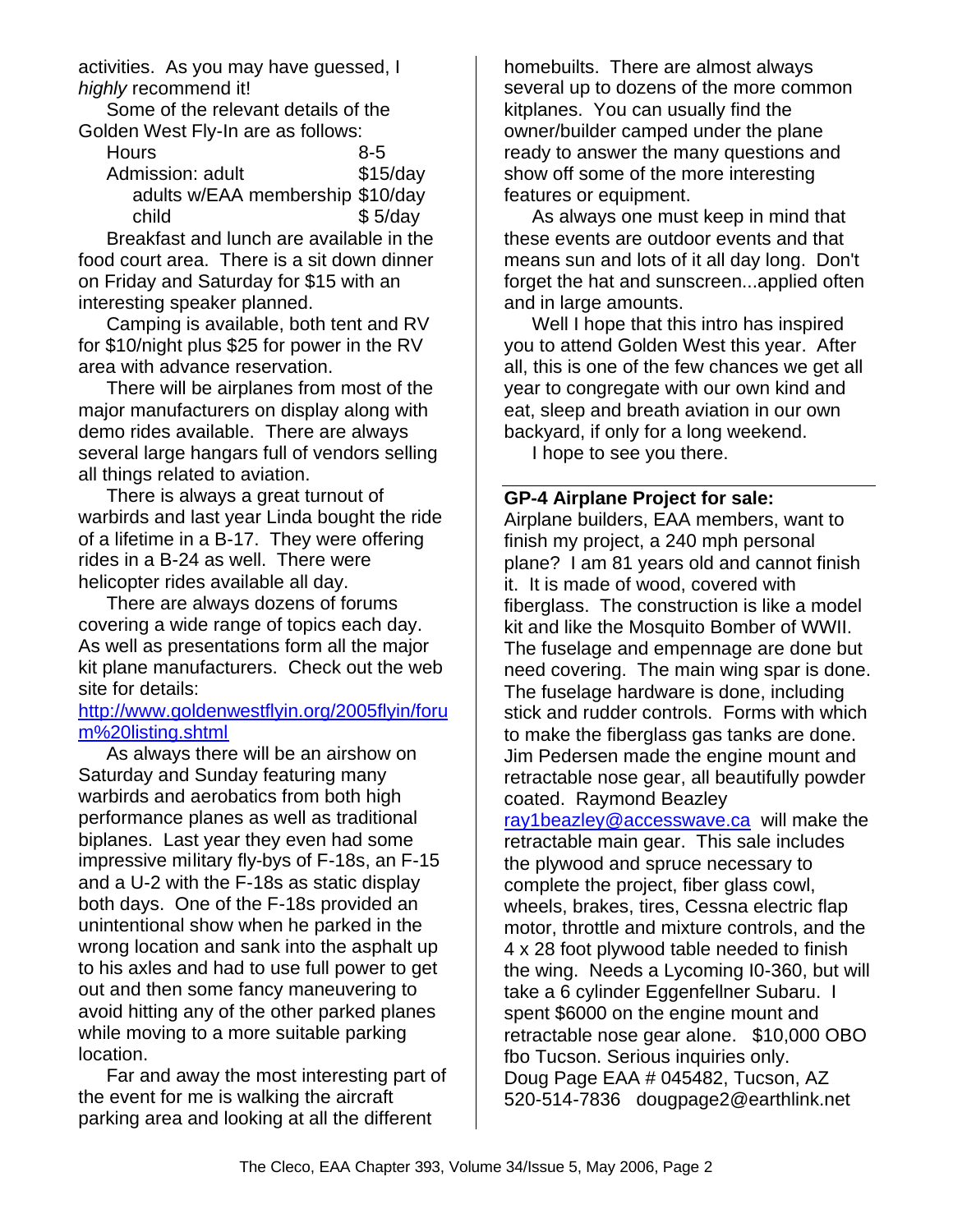#### **EAA 393 General Meeting** April 26, 2006

President Ken McKenzie welcomed members and guests.

Ken announced a fly in at Cloverdale sponsored by Quality Sport Planes, featuring the Zenith brand of Light Sport Aircraft http://www.qualitysportplanes.com/qsp-2006 036.htm on May 6th. A BBQ lunch is

being provided by the Liberty Field Flyers.

Ken led a discussion of next December's Holiday Party. The caterer (Sunrise Catering) has significantly raised their prices for sit-down dinners, and they are also too busy on December  $9<sup>th</sup>$  to staff a sit-down dinner. They proposed a buffet dinner at a cost similar (but slightly more) to last year's event. An event with hearty *hors d'oeuvres* was also suggested by the caterer. Members preferred the buffet choice.

Pat Peters announced that there would be Young Eagles/Boy Scouts events (leading to Aviation Merit Badges for the Scouts) in late May or early June.

Dick Sperling talked about his interaction with Bill McArthur, a NASA astronaut. In conjunction with his work with the Boy Scouts, he has been corresponding via email with Bill for about 8 months. He brought a print out of an interview with Bill from the NASA web site:

http://www.nasa.gov/mission\_pages/station/ expeditions/expedition12/exp12\_interview\_ mcarthur.html

**Our speaker was Scot Stambaugh** who reviewed the principles and techniques of drag reduction, as exemplified in the book *Speed with Economy* by Kent Paser. He covered the following areas:

• Construction features for good performance as the aircraft was originally built

- Engine exhaust system modifications
- Engine intake system modifications
- Engine cooling system modifications
- Aerodynamic cleanup and drag reduction

An overriding principle is to avoid changing direction of air masses, either on the outside of the plane or in the cooling system. An outline of Scot's presentation is here: http://www.eaa393.org/Presentations/ScotS rev\_SwEconomyKentPaser2006.pdf

#### **EAA 393 Board Meeting**

May 4, 2006 Attending: Ken McKenzie, Linda McKenzie, Scot Stambaugh, Louis Goodell, Harvard Holmes

Advertising in the Cleco was again discussed. The Board determined to proceed to solicit advertising, with the revenue available to support our speaker program and other uses. If the Cleco becomes short of space, the contact information on the last page could be omitted from time to time. Our limit on Cleco size is 5 sheets of paper, if we want to avoid paying more for postage.

Action Items:

• Harvard Holmes will respond to Barnstormers.com with our rates.

• Ken McKenzie will contact PSA and Sterling about ads, and also Rich Powell. If PSA continues to support the Young Eagles program (as they did under Maureen Bell, the former owner), they should get a business card sized ad for free or a reduction on a larger ad.

The Cleco deadline is next Wednesday, May 10.

The Board discussed how to increase our membership. Ken suggested investigating public service announcements for nonprofits that might be available from the media. Harvard noted that EAA could help us do a mailing to pilots in Contra Costa County.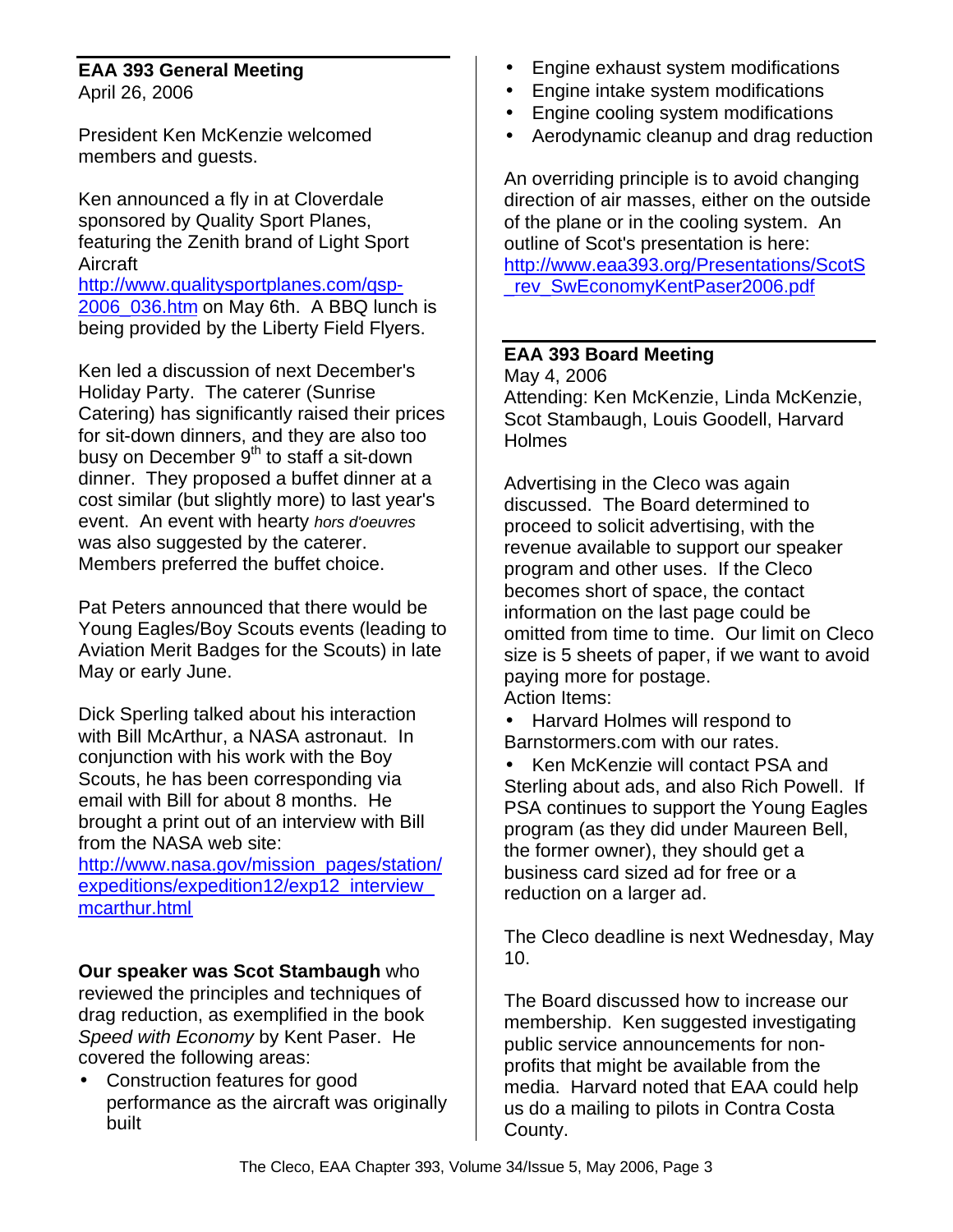Louis Goodell arranged for Ken McKenzie and Scot Stambaugh to meet him at the bank to be added to the list of authorized signatories for our bank account.

The Holiday Party options were briefly reviewed. Preliminary budget estimates run about \$34 per person. At the next general meeting we need to ask if members again want to make donations (wine, desserts) to the Holiday Party.

Action Item:

• Ken McKenzie will review the menu choices and provide feedback to Harvard for communication to the Caterer.

• Ken McKenzie will bring this up at the next general meeting.

The location for our July Picnic is still not decided; the choices being considered are at the airport (probably in front of Budget), or at a local park (as last year). Action Item:

• Ken McKenzie will bring this up at the next general meeting.

It was noted that our speakers are generally so engaging that our announcements that wait until after the speakers are getting lost. It was proposed that we have the speakers start at 7:45 so there is a clear time for announcements.

For one of our next meetings, Guy Jones has an ultralight pilot who would like to make a presentation to the Chapter. Scot and Ken will try to fit this in with our existing speaker commitments.

**Treasurer's Report** as of May 5, 2006 Savings: \$ 2621.44 Checking: \$ 1805.14

## **EAA 393 Fly Out**

There was no fly out this month due to the fly out chairman (Harvard) being out of town.

## **The Radar Screen**

## **EAA B-17**

The EAA's B-17 will be at Hayward May 5-7. http://www.b17.org/tour/

#### **Hayward Air Race**

May 18-20, 2006; Hayward to Laughlin, NV http://www.hwdairrace.org/

## **Collings Foundation**

Pat Peters previously announced that the Collings Foundation would be coming to CCR, at Pacific States Aviation, on May 22 to  $24<sup>th</sup>$  with a B-17, B-24, and B-25. They will need help. http://www.collingsfoundation.org/menu.htm

## **AOPA Pilot Town Meeting**

Thursday, May 25, 2006, 7:30 PM Crowne Plaza Hotel, Buchanan Field http://www.aopa.org/prez/ptm.cfm#115

## **Buchanan Master Plan Meeting**

June 15, 2006 7 PM; Crowne Plaza Hotel

**Harvard and Sara Holmes build a Lancair** (continued from the March, 2006 Cleco)

Continuing with WEEK ONE at the Lancair Factory Builders' Workshop... the construction of the speed brake mounting continues with putting the wing skin in place to locate the reinforcing pocket.

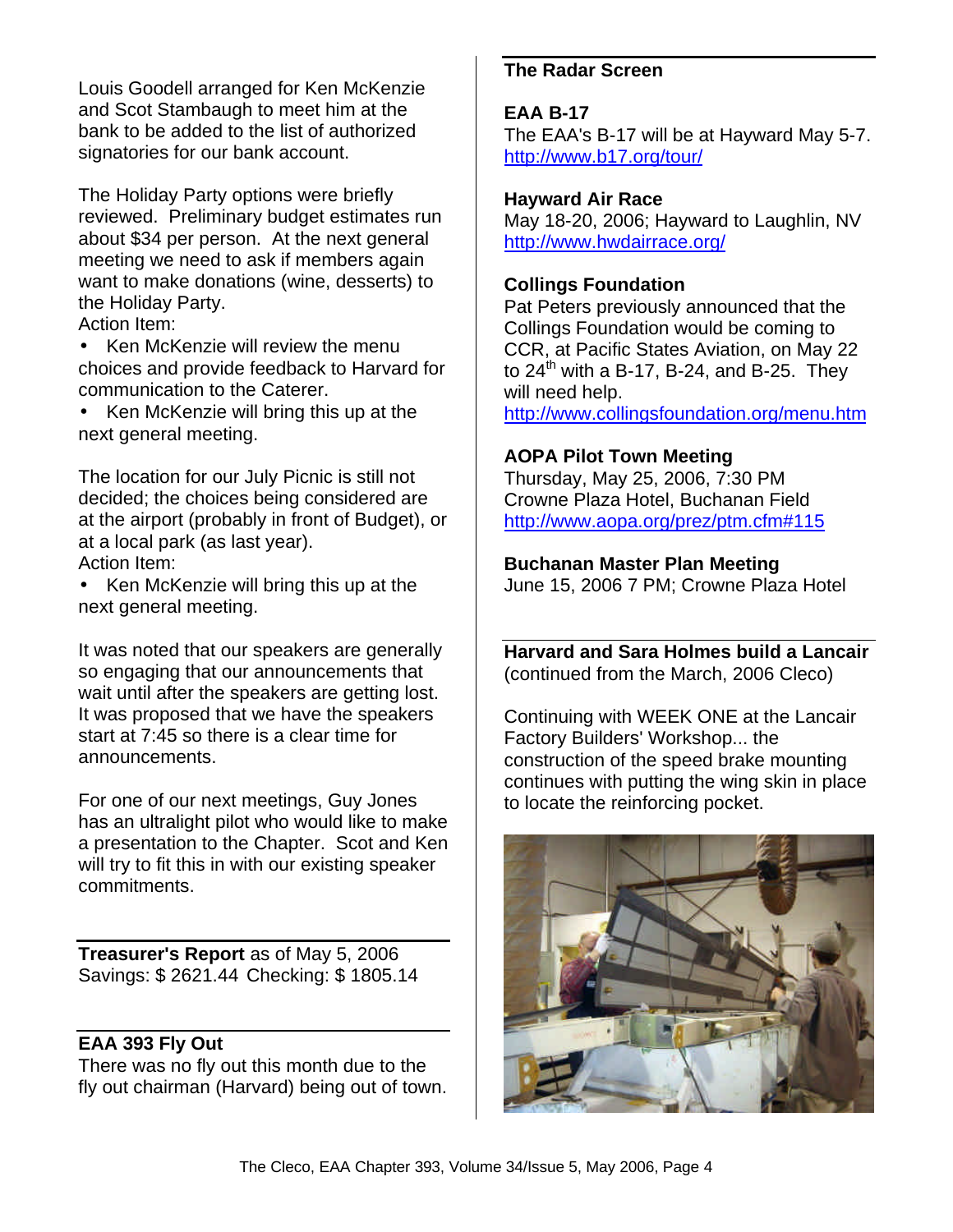The wing is upside down and the bottom skin is being set in place over the speed brake assembly so that the reinforcing pocket can bond to the wing skin. The brass fittings near Harvard's hand are fuel drains.

After the speed brake pocket has bonded, the lower wing skin is removed and the pocket is reinforced by applying several layers of carbon fiber and epoxy around the joint between the speed brake pocket and the bottom wing skin.



After structural glue is applied to the wing assemblies and the wing skins, long straight bars and bags of lead shot are piled on the wings to get a good joint. Each bag weighs about 25 pounds. A couple thousand pounds are put on each wing!

The Lancair uses push/pull control rods for all the control surfaces except the rudder. Complexities arise from the use of side sticks and the need to seal the actuating rods where they pass from the pressurized interior of the cabin to the outside air pressure. Lancair has nicely designed the side stick configuration so that the control sticks ride in rotating rods mounted on the side of the fuselage. The aileron linkage connects from one aileron to a bell crank in the fuselage, then through a pressure seal to a crank on the rotating rod with the control stick on it. At the forward end of the rotating rods there is a crossover rod behind the instrument panel that transfers the motion between the pilot and copilot sides of the

airplane. For the elevator motion, a control rod connects to the control stick and passes rearward along the side of the fuselage. At the pressurization bulkhead at the rear of the fuselage, the control rod necks down and passes through another seal to maintain cabin pressure. By necking down the control rod where it passes through the seal, the effects of cabin pressure are minimized. Behind the cabin, a crossover tube joins the pilot and copilot elevator rods and routes a single rod aft to the elevator.



Sara is assembling the aileron control mechanism. The green tray contains the control stick rod and the aileron bell crank (yellow piece). A seal will go in the middle of the tray and a lid will be put on. One side of the seal will be open to the exterior to allow the control rod to go out to the wing, while the other side will have cabin pressure on it. Next to the green tray is the elevator crossover tube that will be mounted behind the cabin.

The control rods were assembled out of aluminum tubing and rod ends. At each end, the assembly was drilled and riveted together. Since the holes were about 1/8" in diameter and over an inch long, they had to be done slowly, backing out the drill periodically to remove chips. We continued making these control rod assemblies over the next two weeks, as we had idle time waiting for glues to set up.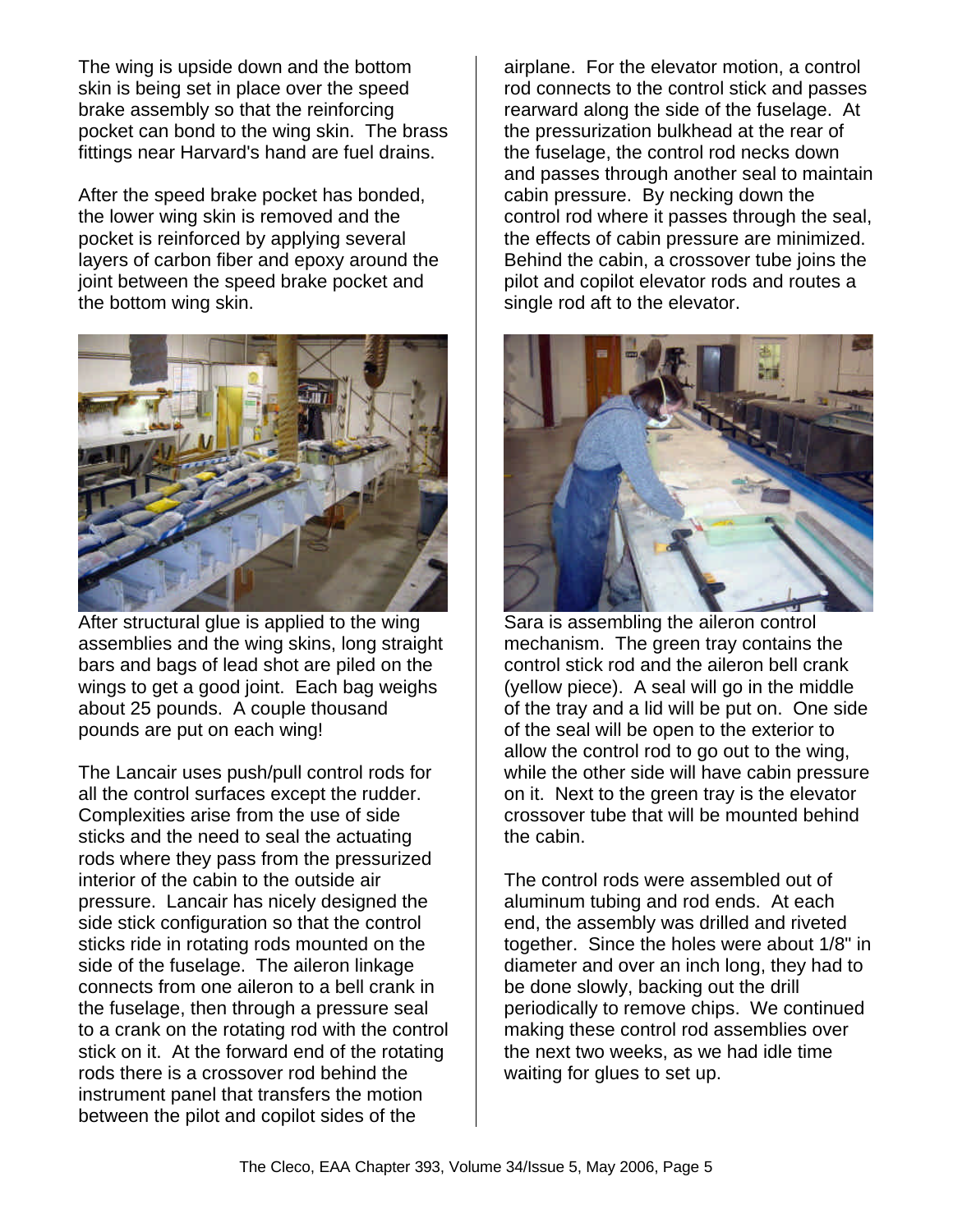#### **WEEK TWO**

We began the week finishing up the wings by putting reinforcing strips on the leading edges of the wings.



The wings have a recess where the upper and lower wing skins join so that a reinforcing strip can be applied and lie flat with the skins. Here the reinforcing strip has been applied and then covered with peel ply. Peel ply is a Dacron material that does not stick to epoxy. Sara is pushing the reinforcing strip and peel ply down tight onto the wing skin surface. The peel ply will absorb any excess epoxy and also protect the epoxy from air so that it cures better. The rest of the week was devoted to installing the windows and door.



The fuselage has arrived back from the shop where some of the fittings were installed on the firewall.



The top of the fuselage has been set in place on the bottom. Sara is installing Clecos to temporarily hold the top and bottom together.



The Fastbuild kit provides the door and the frame together. There are two door handles -- one operates the bottom latches and the other operates the side latches. Eight latches and two sturdy hinges are needed to withstand the roughly 5000 pounds of force from the cabin pressure.

The door is removed from its frame and the fit of the doorframe is checked before the windows are installed.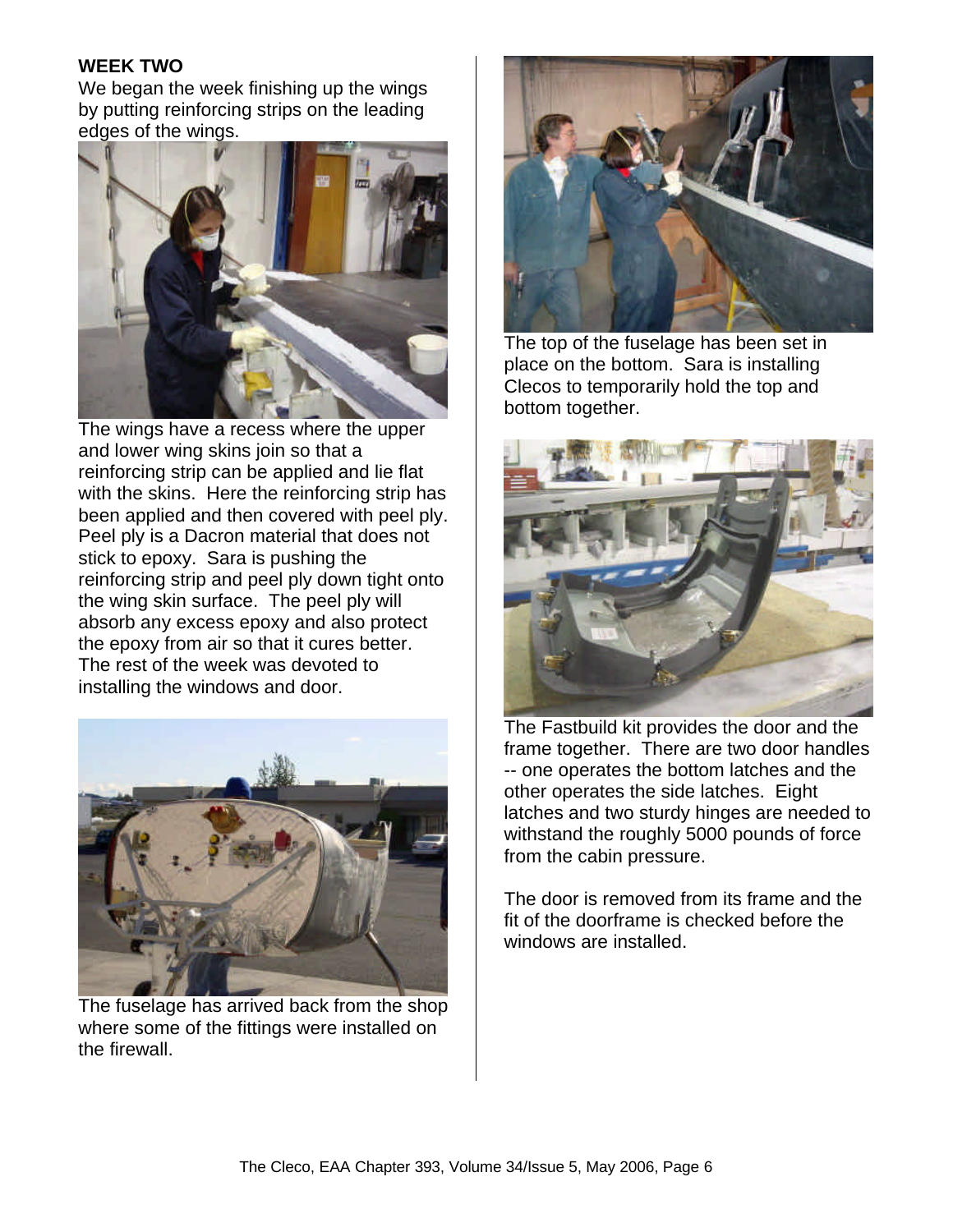

The doorframe has been fitted, marked, and then removed again, and Harvard is trimming up the fuselage to accommodate the doorframe.

Before actually installing the doorframe, the windows will be installed. With a pressurized cabin, the windows are a structural element and they are bonded directly to the fuselage. The design avoids making any holes in the windows, as that would create points of increased stress. A special glue (CASCO) is used because it adheres to Plexiglas better than epoxy. The windows are prepared by protecting them with masking tape and contact shelf paper, and then the edges are roughed up with sandpaper to get a good glue joint. The top edge of the front window is beveled with a belt sander to allow positioning the window flat with the outer surface of the fuselage. All of the windows are put into the fuselage for a trial fit and any adjustments made. Then a series of holes are drilled through the fuselage every 4 to 6 inches around the perimeter of each window. Bolts with large washers are put through these holes to

press the windows into place and hold them while the glue sets.



The fuselage top with the windows newly installed is placed on the bottom to prevent any mismatch between the top and bottom as the window glue sets up. Note the bolts with large washers around each window.

After some cleanup, the door and frame are installed in the fuselage while the top and bottom are still fitted together. The frame is recessed back from the door so that it fits the inside of the fuselage. The trick is to space the frame away from the inside of the fuselage so that the door will be flush with the outside of the fuselage. This is done with temporary bolts to tighten things and wooden wedges to space the frame away where it needs it. When everything is lined up as well as possible, then the epoxy is applied and the gap between the fuselage and the frame is filled in with a mixture of epoxy and flox. At this stage, the frame is bonded to the top of the fuselage only. This is allowed to set up and then the top of the fuselage is separated from the bottom.

*[To Be Continued…]*